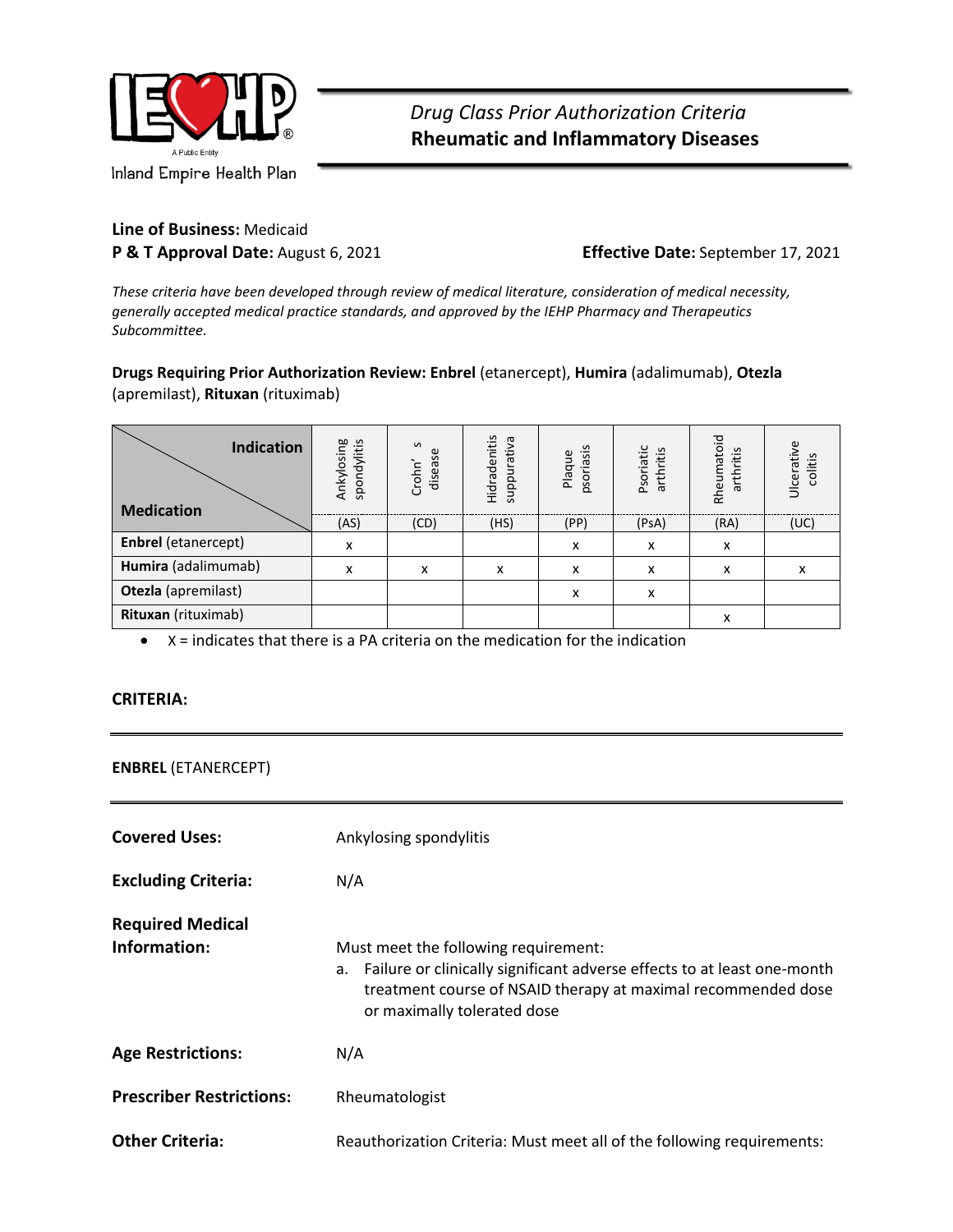

# *Drug Class Prior Authorization Criteria*  **Rheumatic and Inflammatory Diseases**

|                                         | Documentation of meeting therapeutic goal (e.g., disease stability,<br>а.<br>improvement in daily activities and/or reduction in frequency of<br>disease attacks)<br>b. Requested dosage and administration are consistent with the FDA<br>recommendations                                                                                                                                                                                                                                                |  |  |
|-----------------------------------------|-----------------------------------------------------------------------------------------------------------------------------------------------------------------------------------------------------------------------------------------------------------------------------------------------------------------------------------------------------------------------------------------------------------------------------------------------------------------------------------------------------------|--|--|
| <b>Covered Uses:</b>                    | Plaque psoriasis                                                                                                                                                                                                                                                                                                                                                                                                                                                                                          |  |  |
| <b>Excluding Criteria:</b>              | N/A                                                                                                                                                                                                                                                                                                                                                                                                                                                                                                       |  |  |
| <b>Required Medical</b><br>Information: | Must meet all of the following requirements:<br>Must meet "1" of the following requirements:<br>a.<br>Documented psoriasis involvement of at least 10% of the<br>i.<br>body surface area<br>ii.<br>Documented psoriasis involvement of the face, ears, hands,<br>feet, or genitalia<br>Documented significant functional disability (i.e., unable to<br>iii.<br>do daily activities)<br>b. Trial and failure of at least one non-biologic DMARD (e.g.,<br>methotrexate, cyclosporine, azathioprine, etc.) |  |  |
| <b>Age Restrictions:</b>                | N/A                                                                                                                                                                                                                                                                                                                                                                                                                                                                                                       |  |  |
| <b>Prescriber Restrictions:</b>         | Dermatologist, Rheumatologist                                                                                                                                                                                                                                                                                                                                                                                                                                                                             |  |  |
| <b>Other Criteria:</b>                  | Reauthorization Criteria: Must meet all of the following requirements:<br>Documentation of meeting therapeutic goal (e.g., disease stability,<br>a.<br>improvement in daily activities and/or reduction in frequency of<br>disease attacks)<br>b. Requested dosage and administration are consistent with the FDA<br>recommendations                                                                                                                                                                      |  |  |
| <b>Covered Uses:</b>                    | Psoriatic arthritis                                                                                                                                                                                                                                                                                                                                                                                                                                                                                       |  |  |
| <b>Exclusion Criteria:</b>              | N/A                                                                                                                                                                                                                                                                                                                                                                                                                                                                                                       |  |  |
| <b>Required Medical</b><br>Information: | Must meet the following requirement:<br>Failure or clinically significant adverse effects to at least one non-<br>a.<br>biologic DMARD (e.g., methotrexate, leflunomide, sulfasalazine,<br>etc.)                                                                                                                                                                                                                                                                                                          |  |  |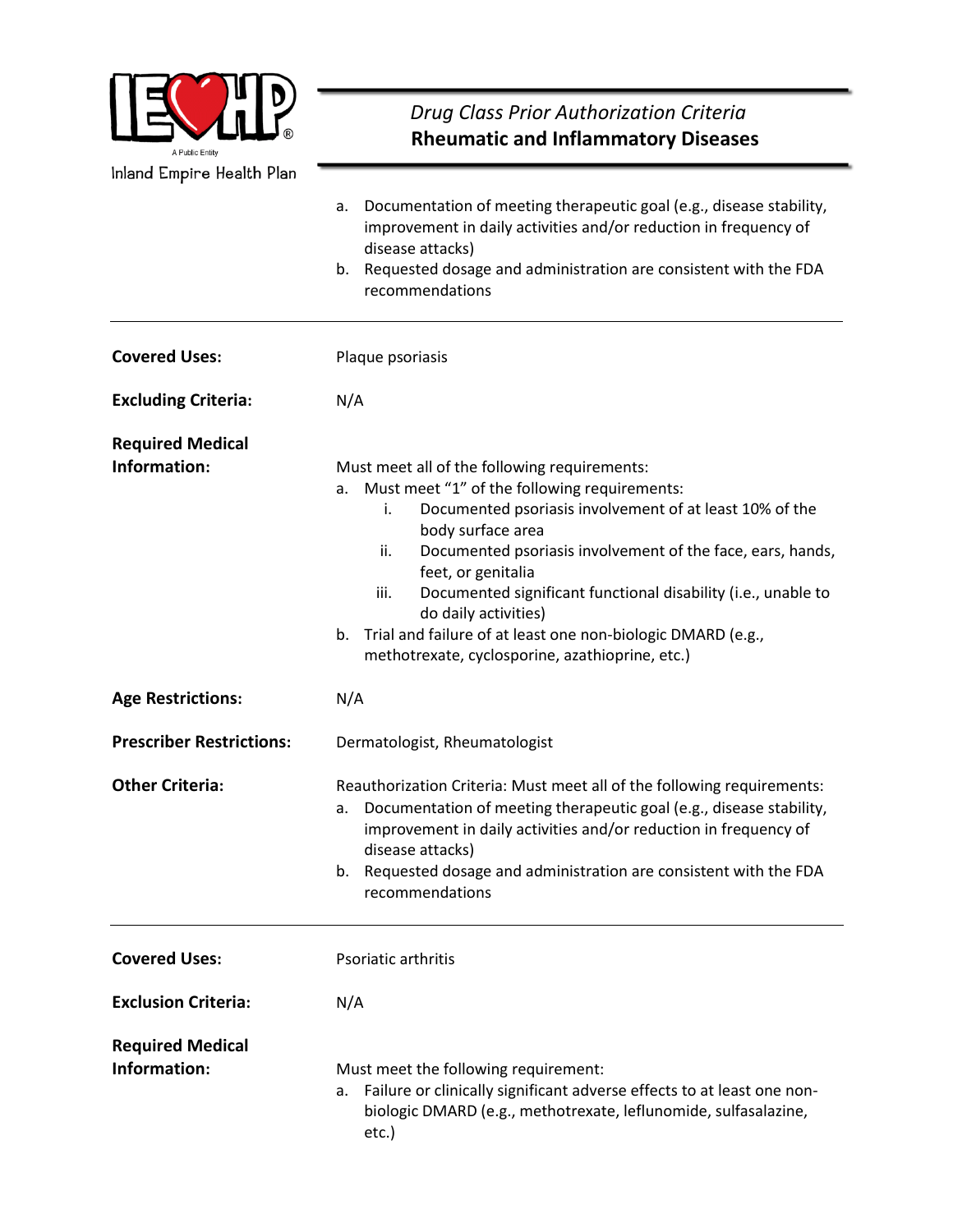

# *Drug Class Prior Authorization Criteria* **Rheumatic and Inflammatory Diseases**

| <b>Age Restrictions:</b>                | N/A                                                                                                                                                                                                                                                                                                                                     |  |  |
|-----------------------------------------|-----------------------------------------------------------------------------------------------------------------------------------------------------------------------------------------------------------------------------------------------------------------------------------------------------------------------------------------|--|--|
| <b>Prescriber Restrictions:</b>         | Dermatologist, Rheumatologist                                                                                                                                                                                                                                                                                                           |  |  |
| <b>Other Criteria:</b>                  | Reauthorization Criteria: Must meet all of the following requirements:<br>Documentation of meeting therapeutic goal (e.g., disease stability,<br>a.<br>improvement in daily activities and/or reduction in frequency of<br>disease attacks)<br>b. Requested dosage and administration are consistent with the FDA<br>recommendations    |  |  |
| <b>Covered Uses:</b>                    | <b>Rheumatoid arthritis</b>                                                                                                                                                                                                                                                                                                             |  |  |
| <b>Exclusion Criteria:</b>              | CCS eligible                                                                                                                                                                                                                                                                                                                            |  |  |
| <b>Required Medical</b><br>Information: | Must meet the following requirement:<br>Failure or clinically significant adverse effects to at least one non-<br>а.<br>biologic DMARD: methotrexate, hydroxychloroquine, leflunomide or<br>sulfasalazine                                                                                                                               |  |  |
| <b>Age Restrictions:</b>                | N/A                                                                                                                                                                                                                                                                                                                                     |  |  |
| <b>Prescriber Restrictions:</b>         | Rheumatologist                                                                                                                                                                                                                                                                                                                          |  |  |
| <b>Other Criteria:</b>                  | Reauthorization Criteria: Must meet all of the following requirements:<br>Documentation of meeting therapeutic goal (e.g., disease stability,<br>a.<br>improvement in daily activities and/or reduction in frequency of<br>disease attacks)<br>Requested dosage and administration are consistent with the FDA<br>b.<br>recommendations |  |  |

#### **HUMIRA** (ADALIMUMAB)

**Covered Uses:** Ankylosing spondylitis

**Exclusion Criteria:** N/A

**Required Medical**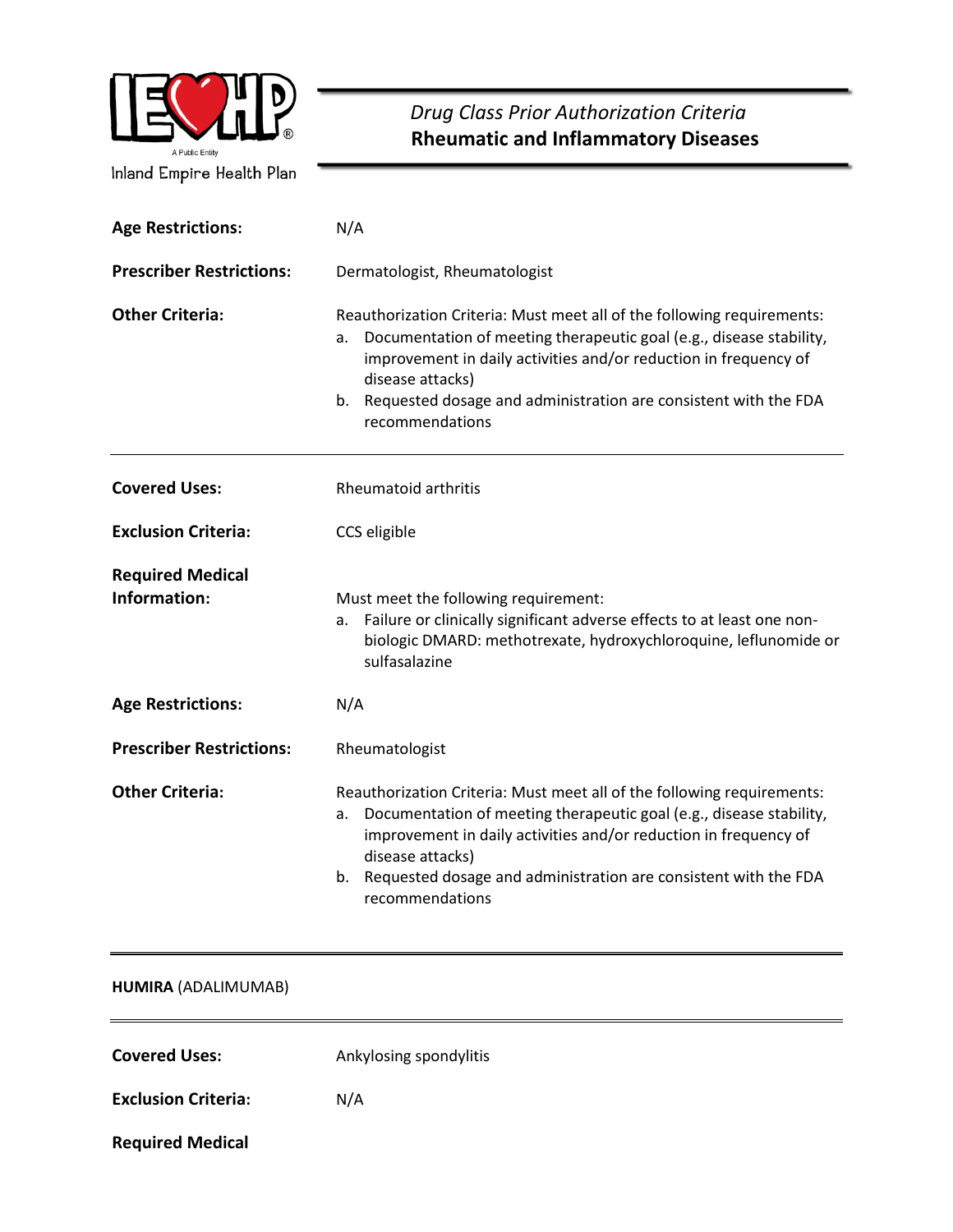| A Public Entity                         | Drug Class Prior Authorization Criteria<br><b>Rheumatic and Inflammatory Diseases</b>                                                                                                                                                                                                                                                                                                                                                                                                                                                                                                                     |  |  |
|-----------------------------------------|-----------------------------------------------------------------------------------------------------------------------------------------------------------------------------------------------------------------------------------------------------------------------------------------------------------------------------------------------------------------------------------------------------------------------------------------------------------------------------------------------------------------------------------------------------------------------------------------------------------|--|--|
| Inland Empire Health Plan               |                                                                                                                                                                                                                                                                                                                                                                                                                                                                                                                                                                                                           |  |  |
| Information:                            | Must meet the following requirement:<br>Failure or clinically significant adverse effects to at least one-month<br>а.<br>treatment course of NSAID therapy at maximal recommended dose<br>or maximally tolerated dose                                                                                                                                                                                                                                                                                                                                                                                     |  |  |
| <b>Age Restrictions:</b>                | N/A                                                                                                                                                                                                                                                                                                                                                                                                                                                                                                                                                                                                       |  |  |
| <b>Prescriber Restrictions:</b>         | Rheumatologist                                                                                                                                                                                                                                                                                                                                                                                                                                                                                                                                                                                            |  |  |
| <b>Other Criteria:</b>                  | Reauthorization Criteria: Must meet all of the following requirements:<br>Documentation of meeting therapeutic goal (e.g., disease stability,<br>а.<br>improvement in daily activities and/or reduction in frequency of<br>disease attacks)<br>Requested dosage and administration are consistent with the FDA<br>b.<br>recommendations                                                                                                                                                                                                                                                                   |  |  |
| <b>Covered Uses:</b>                    | Crohn's disease                                                                                                                                                                                                                                                                                                                                                                                                                                                                                                                                                                                           |  |  |
| <b>Exclusion Criteria:</b>              | CCS eligible                                                                                                                                                                                                                                                                                                                                                                                                                                                                                                                                                                                              |  |  |
| <b>Required Medical</b><br>Information: | Must meet all of the following requirements:<br>Must meet "1" of the following requirements:<br>а.<br>Failure or clinically significant adverse effects to an<br>i.<br>adequate course of corticosteroids (e.g., oral budesonide 9<br>mg/day, prednisone 40-60 mg daily)<br>Documentation that patient has been unable to taper<br>ii.<br>corticosteroid therapy without experiencing worsening of<br>disease<br>Treatment with at least a two-month course of DMARD (e.g.,<br>b.<br>azathioprine, mercaptopurine or methotrexate) was not effective or<br>not tolerated, unless all are contraindicated. |  |  |
| <b>Age Restrictions:</b>                | N/A                                                                                                                                                                                                                                                                                                                                                                                                                                                                                                                                                                                                       |  |  |
| <b>Prescriber Restrictions:</b>         | Gastroenterologist                                                                                                                                                                                                                                                                                                                                                                                                                                                                                                                                                                                        |  |  |
| <b>Other Criteria:</b>                  | Reauthorization Criteria: Must meet all of the following requirements:<br>Documentation of meeting therapeutic goal (e.g., disease stability,<br>а.<br>improvement in daily activities and/or reduction in frequency of<br>disease attacks)<br>b. Requested dosage and administration are consistent with the FDA<br>recommendations                                                                                                                                                                                                                                                                      |  |  |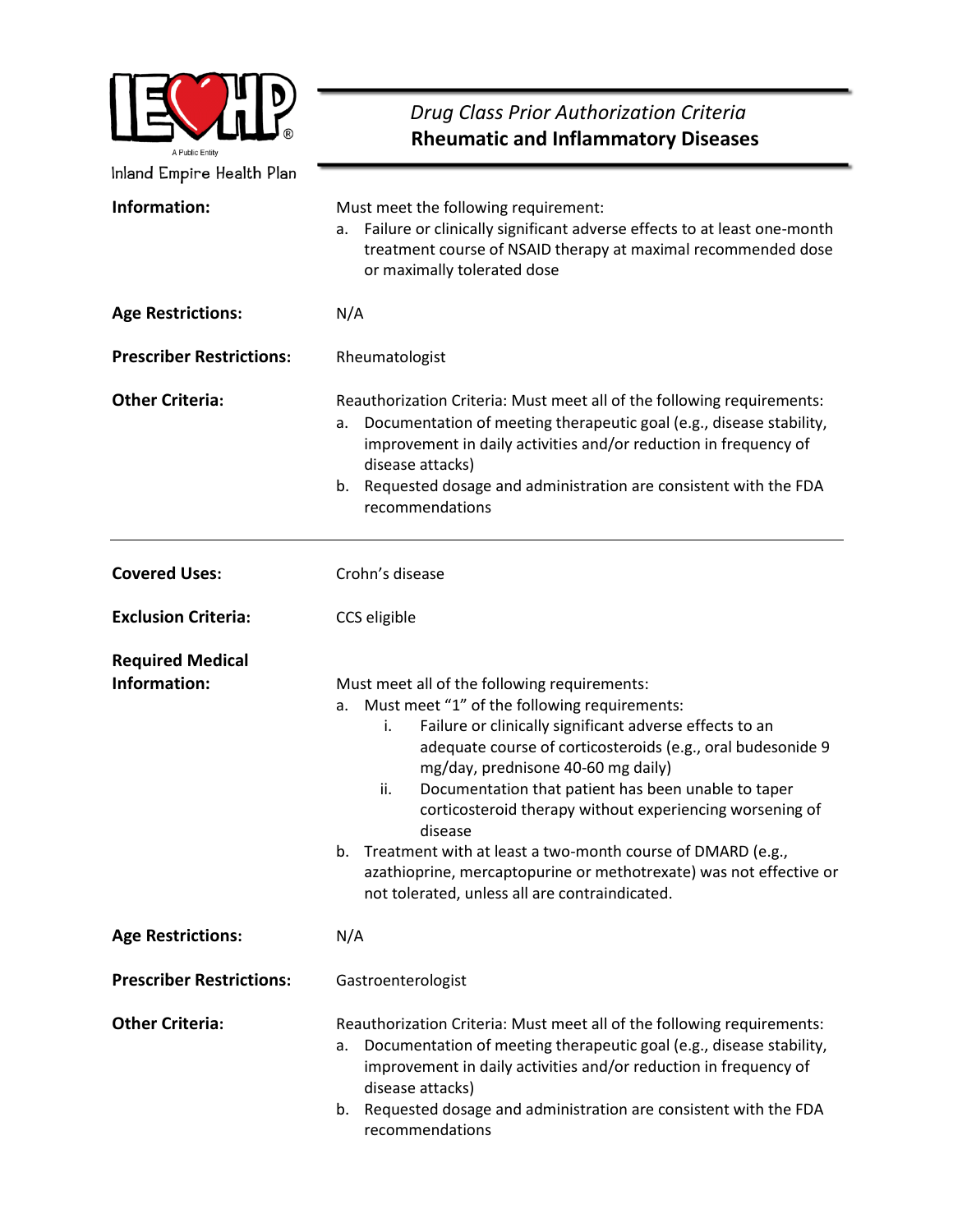

 *Drug Class Prior Authorization Criteria* **Rheumatic and Inflammatory Diseases** 

| <b>Covered Uses:</b>                    | Hidradenitis suppurativa                                                                                                                                                                                                                                                                                                                                                                                                                                                                               |  |  |
|-----------------------------------------|--------------------------------------------------------------------------------------------------------------------------------------------------------------------------------------------------------------------------------------------------------------------------------------------------------------------------------------------------------------------------------------------------------------------------------------------------------------------------------------------------------|--|--|
| <b>Exclusion Criteria:</b>              | CCS eligible                                                                                                                                                                                                                                                                                                                                                                                                                                                                                           |  |  |
| <b>Required Medical</b><br>Information: | Must meet "1" of the following requirements:<br>Diagnosis of severe hidradenitis suppurativa (e.g., Hurley Stage III)<br>a.<br>Diagnosis of moderate hidradenitis suppurativa (e.g., Hurley Stage<br>b.<br>II); and Failure or clinically significant adverse effects to 12-weeks of<br>antibiotic therapy: clindamycin, doxycycline, minocycline, or<br>tetracycline                                                                                                                                  |  |  |
| <b>Age Restrictions:</b>                | N/A                                                                                                                                                                                                                                                                                                                                                                                                                                                                                                    |  |  |
| <b>Prescriber Restrictions:</b>         | Dermatologist, Rheumatologist                                                                                                                                                                                                                                                                                                                                                                                                                                                                          |  |  |
| <b>Other Criteria:</b>                  | Reauthorization Criteria: Must meet all of the following requirements:<br>Documentation of meeting therapeutic goal (e.g., disease stability,<br>а.<br>improvement in daily activities and/or reduction in frequency of<br>disease attacks)<br>Requested dosage and administration are consistent with the FDA<br>b.<br>recommendations                                                                                                                                                                |  |  |
| <b>Covered Uses:</b>                    | Plaque psoriasis                                                                                                                                                                                                                                                                                                                                                                                                                                                                                       |  |  |
| <b>Exclusion Criteria:</b>              | N/A                                                                                                                                                                                                                                                                                                                                                                                                                                                                                                    |  |  |
| <b>Required Medical</b><br>Information: | Must meet all of the following requirements:<br>a. Must meet "1" of the following requirements:<br>i. Documented psoriasis involvement of at least 10% of the<br>body surface area<br>ii.<br>Documented psoriasis involvement of the face, ears, hands,<br>feet, or genitalia<br>Documented significant functional disability (i.e., unable to<br>iii.<br>do daily activities)<br>Trial and failure of at least one non-biologic DMARD (e.g.,<br>b.<br>methotrexate, cyclosporine, azathioprine, etc.) |  |  |
| <b>Age Restrictions:</b>                | N/A                                                                                                                                                                                                                                                                                                                                                                                                                                                                                                    |  |  |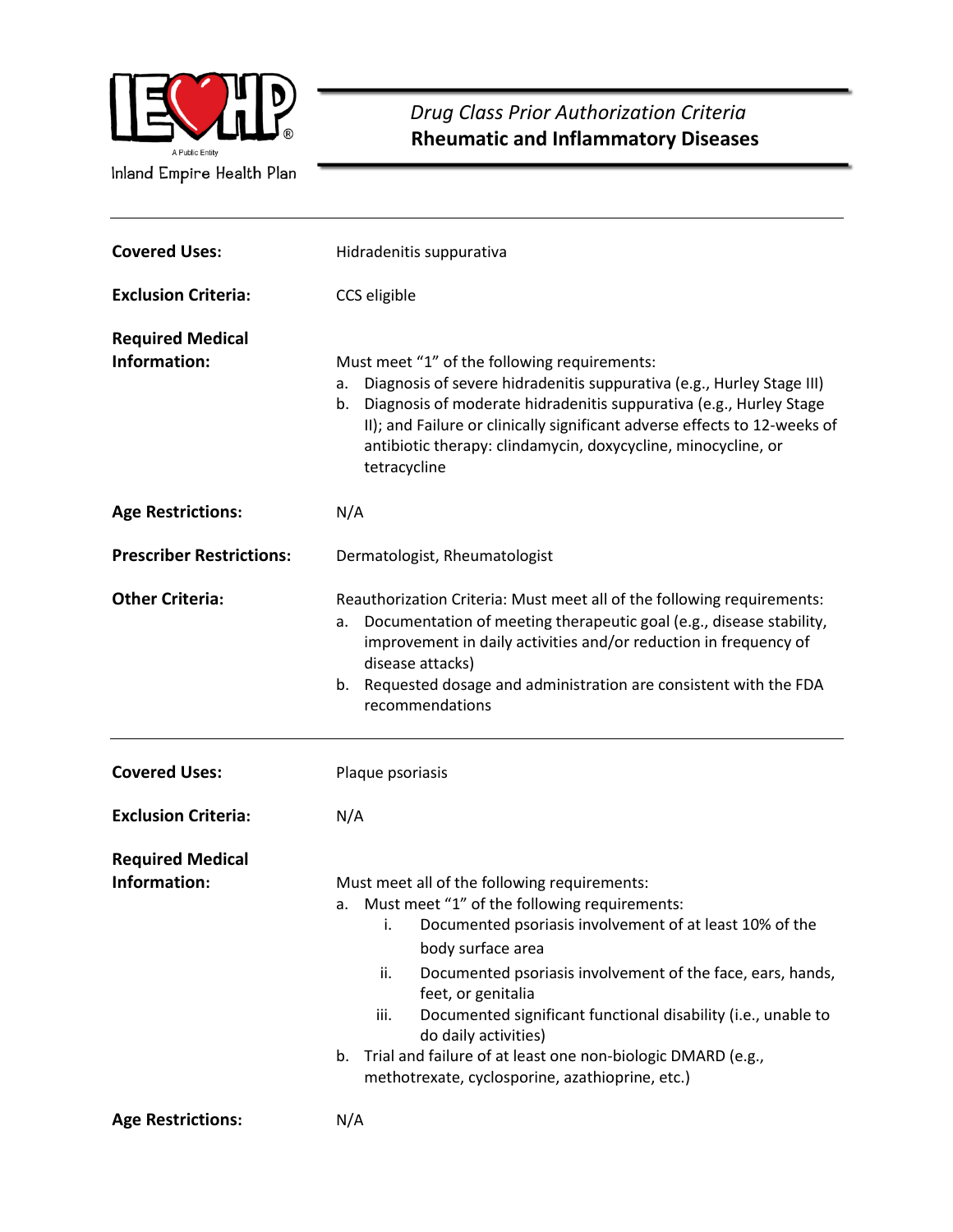|                                                              | Drug Class Prior Authorization Criteria                                                                                                                                                                                                                                                                                                 |  |  |  |
|--------------------------------------------------------------|-----------------------------------------------------------------------------------------------------------------------------------------------------------------------------------------------------------------------------------------------------------------------------------------------------------------------------------------|--|--|--|
| A Public Entity                                              | <b>Rheumatic and Inflammatory Diseases</b>                                                                                                                                                                                                                                                                                              |  |  |  |
| Inland Empire Health Plan<br><b>Prescriber Restrictions:</b> | Dermatologist, Rheumatologist                                                                                                                                                                                                                                                                                                           |  |  |  |
| <b>Other Criteria:</b>                                       | Reauthorization Criteria: Must meet all of the following requirements:<br>Documentation of meeting therapeutic goal (e.g., disease stability,<br>а.<br>improvement in daily activities and/or reduction in frequency of<br>disease attacks)<br>Requested dosage and administration are consistent with the FDA<br>b.<br>recommendations |  |  |  |
| <b>Covered Uses:</b>                                         | Psoriatic arthritis                                                                                                                                                                                                                                                                                                                     |  |  |  |
| <b>Exclusion Criteria:</b>                                   | N/A                                                                                                                                                                                                                                                                                                                                     |  |  |  |
| <b>Required Medical</b><br>Information:                      | Must meet the following requirement:<br>Failure or clinically significant adverse effects to at least one non-<br>а.<br>biologic DMARD (e.g., methotrexate, leflunomide, sulfasalazine,<br>etc.)                                                                                                                                        |  |  |  |
| <b>Age Restrictions:</b>                                     | N/A                                                                                                                                                                                                                                                                                                                                     |  |  |  |
| <b>Prescriber Restrictions:</b>                              | Dermatologist, Rheumatologist                                                                                                                                                                                                                                                                                                           |  |  |  |
| <b>Other Criteria:</b>                                       | Reauthorization Criteria: Must meet all of the following requirements:<br>a. Documentation of meeting therapeutic goal (e.g., disease stability,<br>improvement in daily activities and/or reduction in frequency of<br>disease attacks)<br>b. Requested dosage and administration are consistent with the FDA<br>recommendations       |  |  |  |
| <b>Covered Uses:</b>                                         | Rheumatoid arthritis                                                                                                                                                                                                                                                                                                                    |  |  |  |
| <b>Exclusion Criteria:</b>                                   | CCS eligible                                                                                                                                                                                                                                                                                                                            |  |  |  |
| <b>Required Medical</b><br>Information:                      | Must meet the following requirement:<br>a. Failure or clinically significant adverse effects to at least one non-<br>biologic DMARD: methotrexate, hydroxychloroquine, leflunomide or<br>sulfasalazine                                                                                                                                  |  |  |  |
| <b>Age Restrictions:</b>                                     | N/A                                                                                                                                                                                                                                                                                                                                     |  |  |  |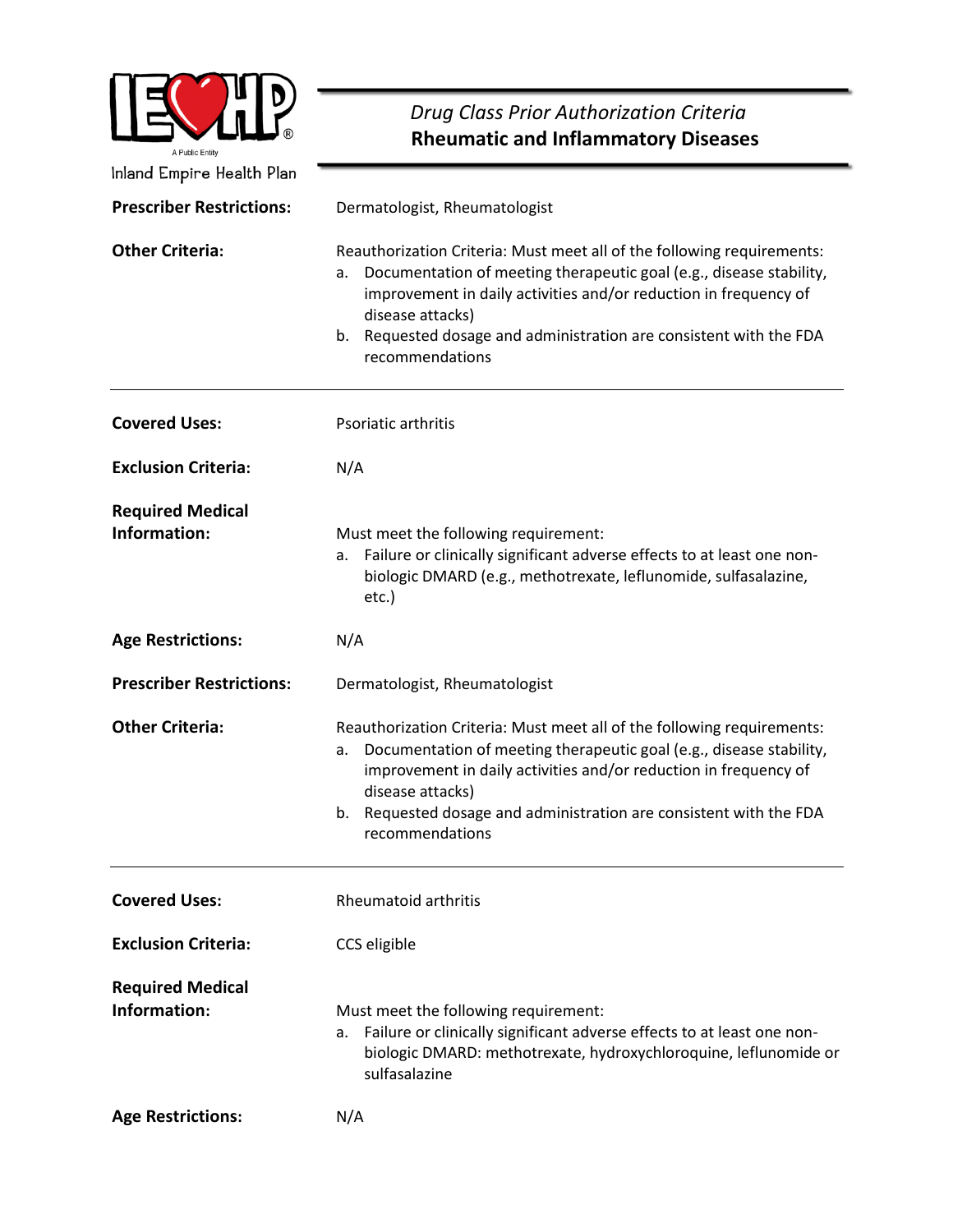| A Public Entity                         | Drug Class Prior Authorization Criteria<br><b>Rheumatic and Inflammatory Diseases</b>                                                                                                                                                                                                                                                                                                                                                                                                                                                                               |  |  |
|-----------------------------------------|---------------------------------------------------------------------------------------------------------------------------------------------------------------------------------------------------------------------------------------------------------------------------------------------------------------------------------------------------------------------------------------------------------------------------------------------------------------------------------------------------------------------------------------------------------------------|--|--|
| Inland Empire Health Plan               |                                                                                                                                                                                                                                                                                                                                                                                                                                                                                                                                                                     |  |  |
| <b>Prescriber Restrictions:</b>         | Rheumatologist                                                                                                                                                                                                                                                                                                                                                                                                                                                                                                                                                      |  |  |
| <b>Other Criteria:</b>                  | Reauthorization Criteria: Must meet all of the following requirements:<br>Documentation of meeting therapeutic goal (e.g., disease stability,<br>a.<br>improvement in daily activities and/or reduction in frequency of<br>disease attacks)<br>b.<br>Requested dosage and administration are consistent with the FDA<br>recommendations                                                                                                                                                                                                                             |  |  |
| <b>Covered Uses:</b>                    | Ulcerative colitis                                                                                                                                                                                                                                                                                                                                                                                                                                                                                                                                                  |  |  |
| <b>Exclusion Criteria:</b>              | CCS eligible                                                                                                                                                                                                                                                                                                                                                                                                                                                                                                                                                        |  |  |
| <b>Required Medical</b><br>Information: | Must meet all of the following requirements:<br>Failure or clinically significant adverse effects to "2" of the following:<br>а.<br>i.<br>An adequate course of corticosteroids (e.g., oral budesonide<br>9 mg/day, prednisone 40-60 mg daily or budesonide rectal<br>for $7-14$ days)<br>ii.<br>At least one aminosalicylate: mesalamine, balsalazide,<br>sulfasalazine<br>iii.<br>Treatment with at least a two-month course of DMARD<br>(e.g., azathioprine, mercaptopurine, methotrexate) was not<br>effective or not tolerated, unless all are contraindicated |  |  |
| <b>Age Restrictions:</b>                | N/A                                                                                                                                                                                                                                                                                                                                                                                                                                                                                                                                                                 |  |  |
| <b>Prescriber Restrictions:</b>         | Gastroenterologist                                                                                                                                                                                                                                                                                                                                                                                                                                                                                                                                                  |  |  |
| <b>Other Criteria:</b>                  | Reauthorization Criteria: Must meet all of the following requirements:<br>Documentation of meeting therapeutic goal (e.g., disease stability,<br>a.<br>improvement in daily activities and/or reduction in frequency of<br>disease attacks)<br>b. Requested dosage and administration are consistent with the FDA<br>recommendations                                                                                                                                                                                                                                |  |  |

## **OTEZLA** (APREMILAST)

**Covered Uses:** Plaque psoriasis,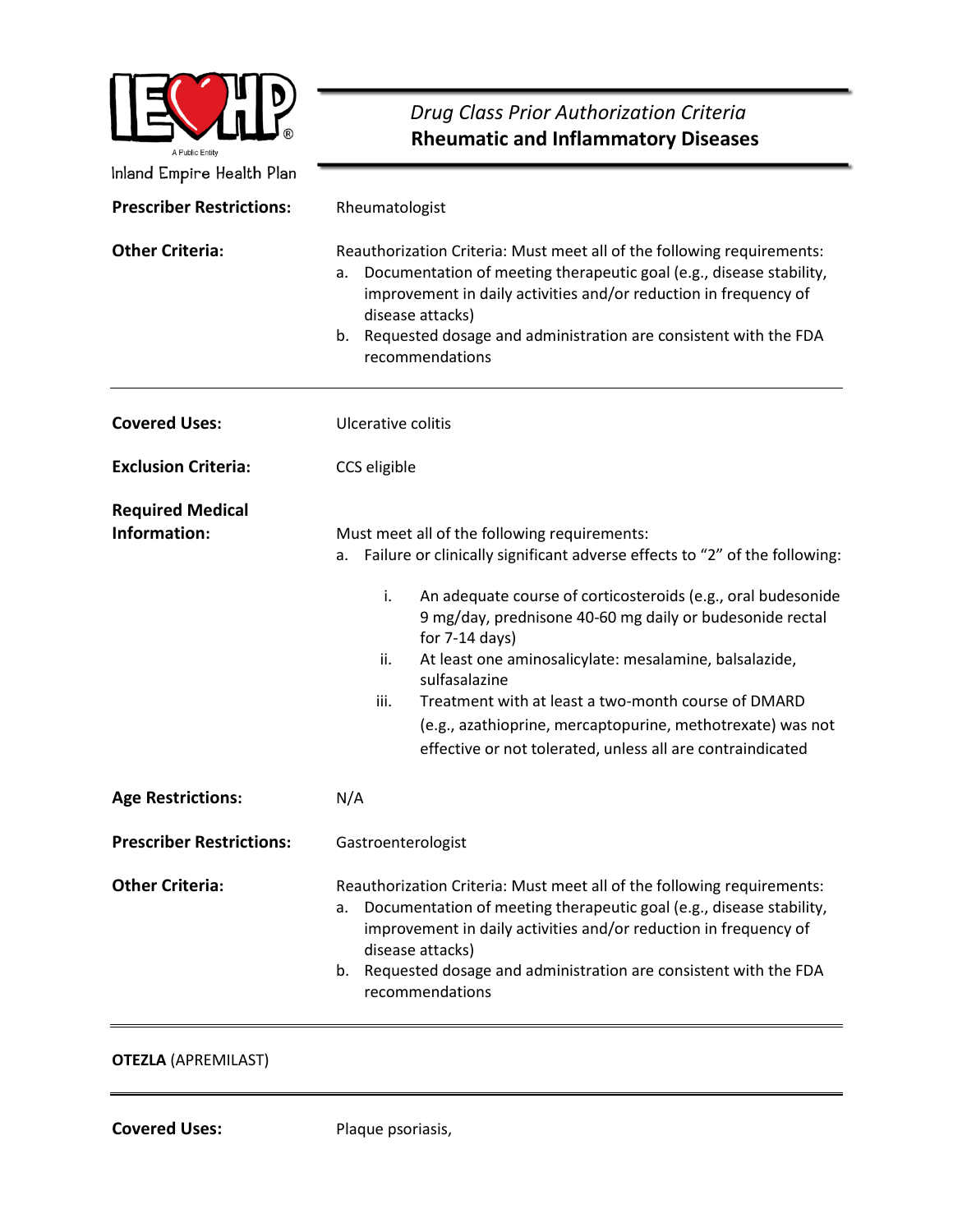

# *Drug Class Prior Authorization Criteria* **Rheumatic and Inflammatory Diseases**

|                                         | Psoriatic arthritis                                                                                                                                                                                                                                                                                                                     |
|-----------------------------------------|-----------------------------------------------------------------------------------------------------------------------------------------------------------------------------------------------------------------------------------------------------------------------------------------------------------------------------------------|
| <b>Exclusion Criteria:</b>              | N/A                                                                                                                                                                                                                                                                                                                                     |
| <b>Required Medical</b><br>Information: | Must meet the following requirement:<br>a. Must meet "1" of the following requirements:<br>Failure or clinically significant adverse effects to one of the<br>i.<br>preferred biologic therapies: Enbrel or Humira                                                                                                                      |
| <b>Age Restrictions:</b>                | N/A                                                                                                                                                                                                                                                                                                                                     |
| <b>Prescriber Restrictions:</b>         | Dermatologist, Rheumatologist                                                                                                                                                                                                                                                                                                           |
| <b>Other Criteria:</b>                  | Reauthorization Criteria: Must meet all of the following requirements:<br>Documentation of meeting therapeutic goal (e.g., disease stability,<br>a.<br>improvement in daily activities and/or reduction in frequency of<br>disease attacks)<br>Requested dosage and administration are consistent with the FDA<br>b.<br>recommendations |

### **RITUXAN** (RITUXIMAB)

| <b>Covered Uses:</b>                    | Rheumatoid arthritis                                                                                                                                                                                                                                                                                                                  |  |  |
|-----------------------------------------|---------------------------------------------------------------------------------------------------------------------------------------------------------------------------------------------------------------------------------------------------------------------------------------------------------------------------------------|--|--|
| <b>Exclusion Criteria:</b>              | N/A                                                                                                                                                                                                                                                                                                                                   |  |  |
| <b>Required Medical</b><br>Information: | Must meet all of the following requirements:<br>a. Failure or clinically significant adverse effects to "1" of the following:<br>azathioprine, cyclosporine, hydroxychloroquine, leflunomide,<br>methotrexate, OR sulfasalazine<br>b. Failure or clinically significant adverse effects to ALL of the<br>following: Enbrel AND Humira |  |  |
| <b>Age Restrictions:</b>                | N/A                                                                                                                                                                                                                                                                                                                                   |  |  |
| <b>Prescriber Restrictions:</b>         | Dermatologist, Rheumatologist                                                                                                                                                                                                                                                                                                         |  |  |
| <b>Other Criteria:</b>                  | Reauthorization Criteria: Must meet all of the following requirements:                                                                                                                                                                                                                                                                |  |  |